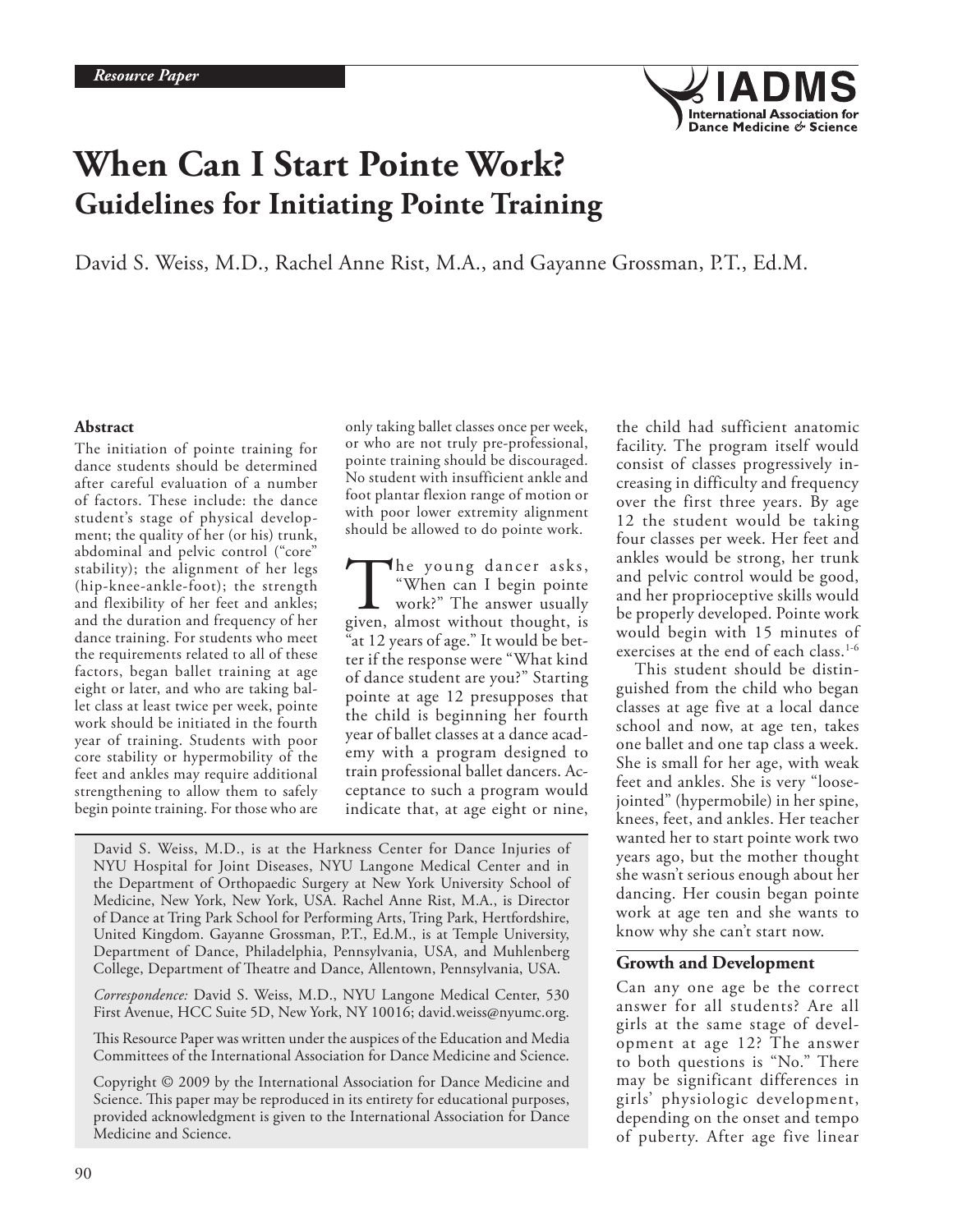growth proceeds at approximately 5.5 cm/year (two inches/year). For girls, the growth velocity increases sharply around age ten and reaches a peak of approximately 10.5 cm/ year (four inches/year) at age 12. Peak weight gain velocity of 8.5 kg/ year (18.7 pounds/year) is reached at age 12.5 years, and quickly decelerates to less than 1 kg/year (2.2 pounds/year) at age 15.7 During this rapid growth period there are inevitably significant differences in development from one child to the next. Mr. Justin Howse, retired Consultant Orthopaedic Surgeon to the Royal Ballet Schools and the Royal Academy of Dancing (London, UK), says that "the only factor which matters is the state of development of the child, and to be dogmatic about an age does not make any reference to the child's maturity or immaturity."8

The completion of growth in a tubular (long) bone is signaled by the fusion or closure of the epiphyses (growth plates). This occurs in the foot slightly earlier than in the leg. The appearance of ossification (bone formation) centers in the foot begins at age two months in utero. The last epiphysis to close in the foot does so at an average age of 16 years in boys and 14 years in girls. From age five through age 12 the average girl's foot grows 0.9 cm (0.35 inches) per year, reaching an average foot length of 23.2 cm (nine inches) at age 12. Thereafter the average girl's foot growth rate slows to 0.8 cm (0.31 inches) per year for the next two years.<sup>9,10</sup> The completion of bone growth in the feet is often given as a reason for choosing the age of 12 for beginning pointe work. However, this concept is basically erroneous, as bone growth in the average girl's foot is not complete at that age.

How far along in bone maturation is any one girl at age 12? Knowledge of statistical averages is not accurately predictive, as chronological age does not necessarily correlate with bone age. Although x-rays can show the completion of growth in the foot, they are less exact in determining the stage of bone maturation prior to closure of the epiphyses.7

If bone growth in the foot is not complete at age 12, and if this is a common age at which girls begin pointe work, is there medical evidence for damage to the bones of the growing foot resulting from training on pointe? Not to our knowledge: not from studies, anecdotes, or the authors' collective personal experiences. This is not to suggest that initiation of pointe work before age 12 is harmless; indeed, by way of analogy, studies involving gymnasts have established the potential harm of repetitive microtrauma to growing bones.<sup>11</sup>

If neither chronological age nor bone maturation alone determines when to begin pointe work, what other factors must be considered? In the fifth (and final) edition of her seminal book *Anatomy and Ballet: A Handbook for Teachers of Ballet*, Celia Sparger writes: "It cannot be too strongly stressed that pointe work is the end result of slow and gradual training of the whole body, back, hips, thighs, legs, feet, coordination of movement and the 'placing' of the body, so that the weight is lifted upwards off the feet, with straight knees, perfect balance, with a perfect demi-pointe, and without any tendency on the part of the feet to sickle either in or out or the toes to curl or clutch. This moment will arrive at different times in different children, not only by virtue of previous training but according to their physical type, and in this may be included the growth of the bones."12

# **Risks Associated with Starting Pointe Too Early**

As Sparger's statement suggests, the potential dangers to the child from being placed on pointe before she is ready have less to do with actual bone or joint damage (although these are real) than with inadequate range of motion, strength, and stability. These factors may cause undue stress on the leg, pelvic girdle, and trunk.

The child with hypermobile feet and ankles is particularly at risk if placed on pointe too early. This condition, commonly described as the "over-arched" or "over-pointed" foot, can be deceptive. These students have the suppleness to achieve, or even exceed, the required pointe position, and thus they are more likely to be selected for ballet in general and pointe work in particular. However, they often lack the required strength and postural control to work safely on pointe. Prior to beginning pointe work in these students all the muscles of the leg must be strengthened, and adequate proprioceptive control developed, to facilitate correct alignment.

At the opposite end of the spectrum, the child with an inflexible foot and ankle, resulting in insufficient plantar flexion range of motion, is also at risk. To ensure proper alignment on pointe the line of the metatarsals (represented by the top surface of the forefoot) should be parallel to the line of the tibia (front of the shin) when the foot is pointed (combined ankle and foot plantar flexion). Attempting to perform pointe work without such anatomic facility will place excessive stresses not only on the foot and ankle, but also on the leg, pelvic girdle, and trunk. If there is hyperextension ("sway-back") of the knees, even more ankle and foot range of motion (plantar flexion) is needed to assure proper alignment on pointe. Unfortunately, insufficient range of motion may not improve with time, and children with these restrictions may never obtain sufficient flexibility for pointe work.

## **Assessing the Pre-Pointe Student**

One of the factors affecting the development of muscular strength and proprioceptive ability is the age at which the child has begun studying ballet. Although movement classes beginning at age four may be beneficial for other purposes, no proper